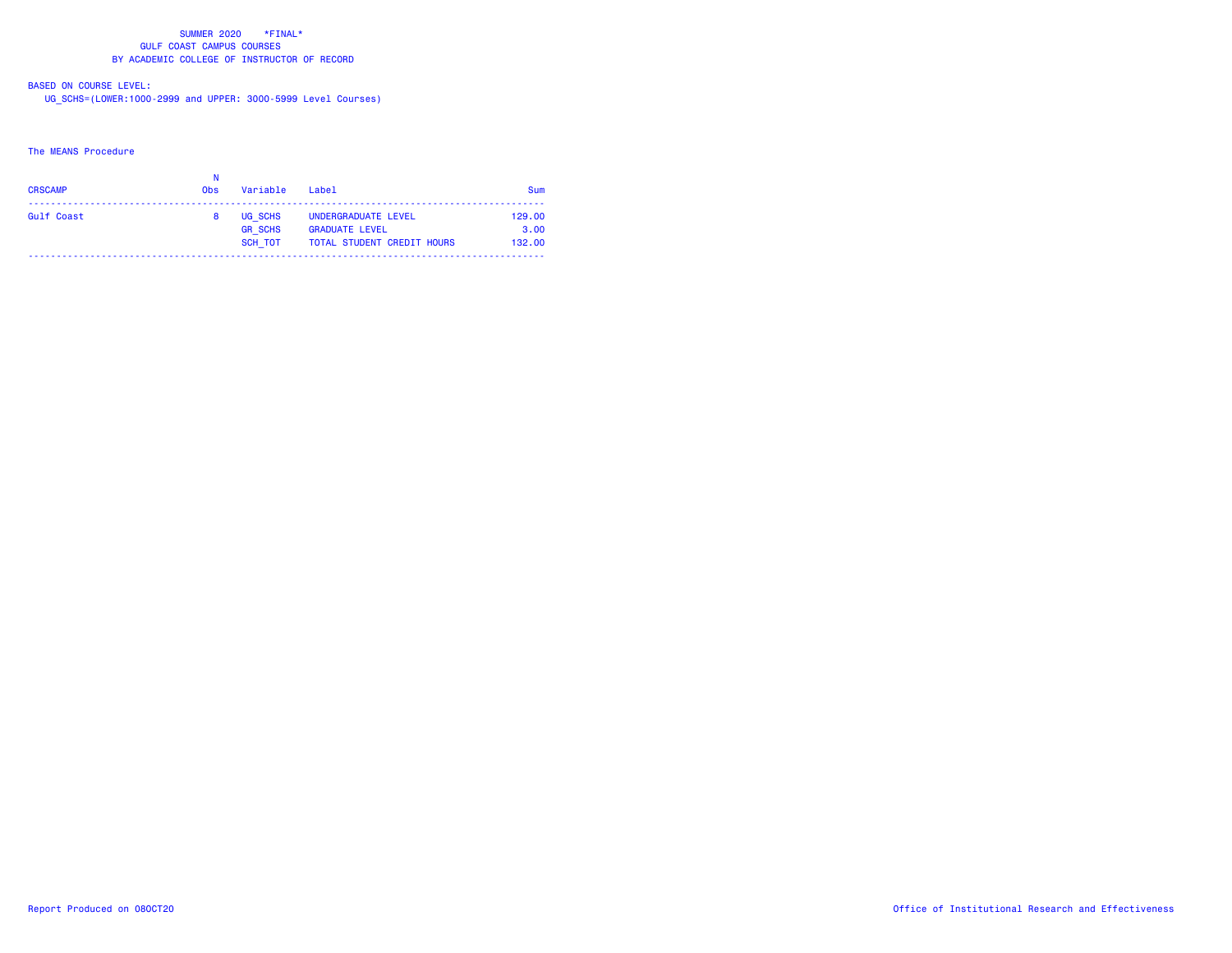# BASED ON COURSE LEVEL:

UG\_SCHS=(LOWER:1000-2999 and UPPER: 3000-5999 Level Courses)

#### The MEANS Procedure

| Sum    |
|--------|
| 18,00  |
| 0.00   |
| 18,00  |
| 111.00 |
| 3.00   |
| 114,00 |
|        |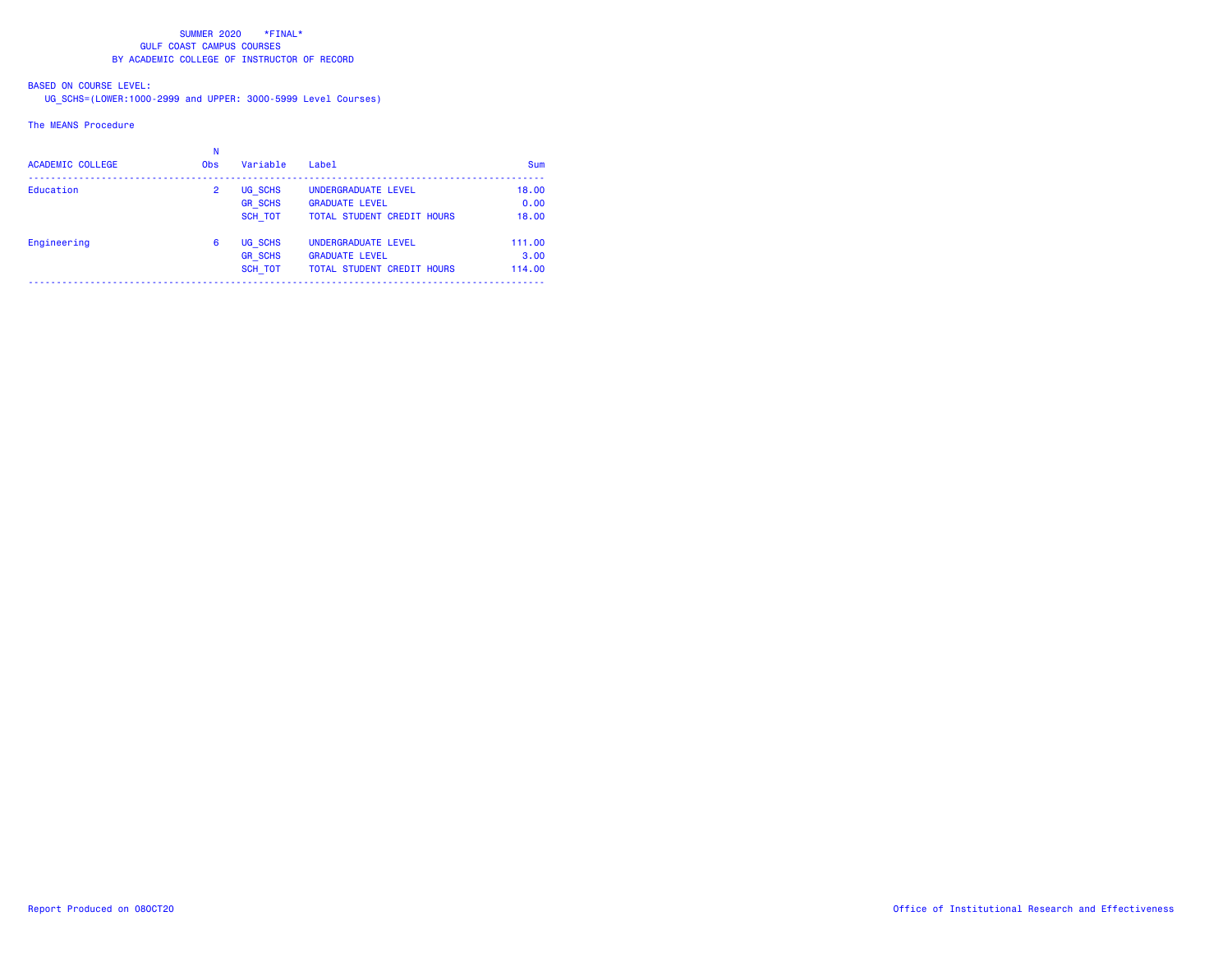# BASED ON COURSE LEVEL:

UG\_SCHS=(LOWER:1000-2999 and UPPER: 3000-5999 Level Courses)

## ACADEMIC COLLEGE=Education

| <b>ACADEMIC DEPARTMENT</b>                         | <b>UNDERGRADUATE</b><br>LEVEL | <b>GRADUATE</b><br>LEVEL | <b>TOTAL</b> |
|----------------------------------------------------|-------------------------------|--------------------------|--------------|
| Counseling, Educational Psychology, and Foundation | 18.00                         | 0.00                     | 18.00        |
|                                                    | 18.00                         | 0.00                     | 18.00        |
|                                                    |                               |                          |              |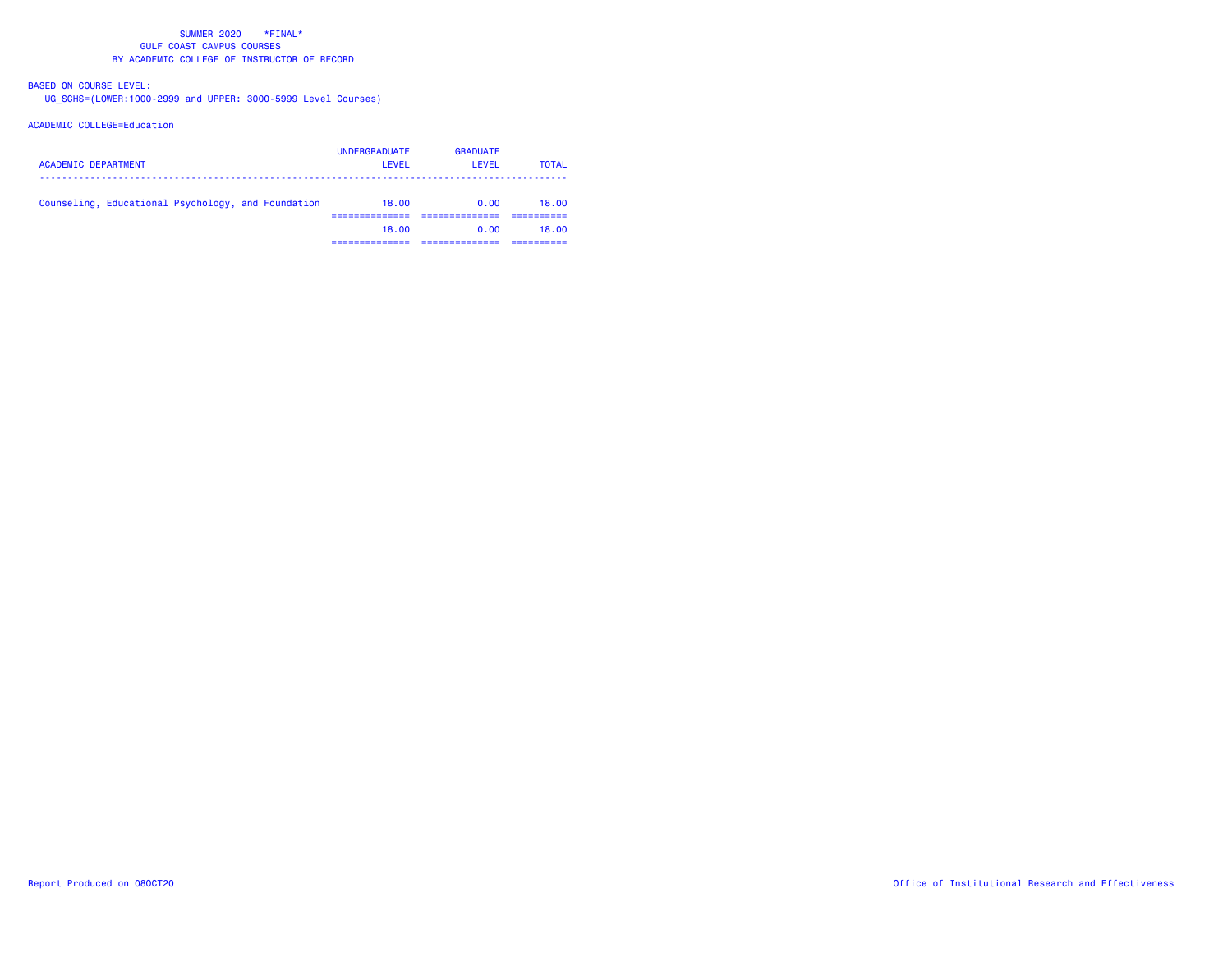# BASED ON COURSE LEVEL:

UG\_SCHS=(LOWER:1000-2999 and UPPER: 3000-5999 Level Courses)

## ACADEMIC COLLEGE=Engineering

| <b>ACADEMIC DEPARTMENT</b>                                 | <b>UNDERGRADUATE</b><br>LEVEL | <b>GRADUATE</b><br>LEVEL | <b>TOTAL</b>   |
|------------------------------------------------------------|-------------------------------|--------------------------|----------------|
| Industrial & Systems Engineering<br>Mechanical Engineering | 42.00<br>69.00                | 3.00<br>0.00             | 45.00<br>69.00 |
|                                                            | 111.00                        | 3.00                     | 114.00         |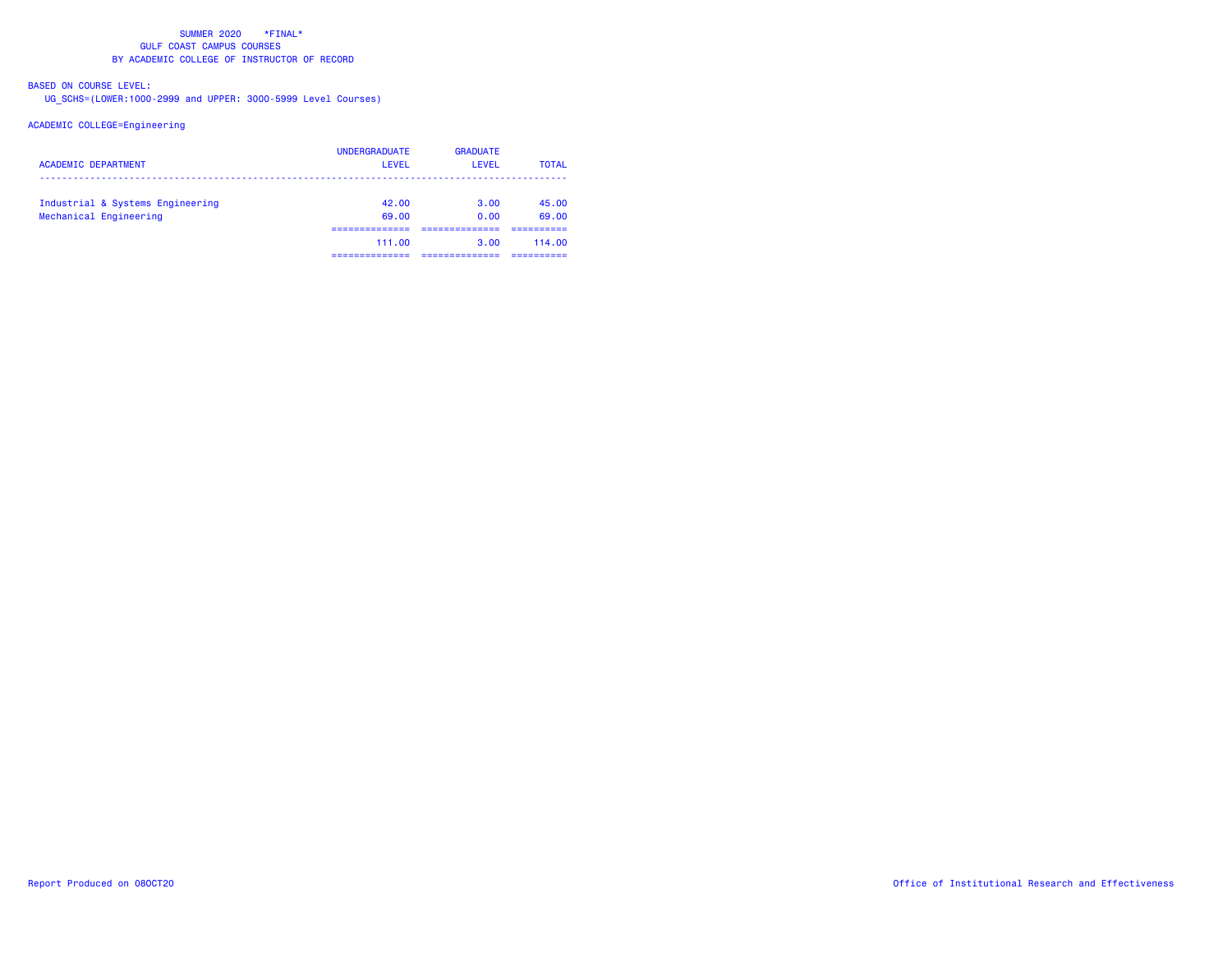### SUMMER 2020 \*FINAL\* STUDENT CREDIT HOUR DETAIL - GULF COAST CAMPUS COURSESBY ACADEMIC COLLEGE/DEPARTMENT OF INSTRUCTOR OF RECORD

## ACADEMIC COLLEGE=Education

| <b>ACADEMIC DEPARTMENT</b>                                  | <b>Instructor Name</b> | Rank        | <b>Tenure</b><br>Status | Course<br>Cip# | CRN | Course # Sec Type Title               |                | Crs |                                   | Delvy                | Inst<br>Per  | <b>UG</b><br><b>SCHS</b> | <b>GR</b><br><b>SCHS</b> | Total<br><b>SCHS</b> |
|-------------------------------------------------------------|------------------------|-------------|-------------------------|----------------|-----|---------------------------------------|----------------|-----|-----------------------------------|----------------------|--------------|--------------------------|--------------------------|----------------------|
| Counseling, Educational Psychology, and Gooden-Hunley, Lisa |                        | Non-Faculty | Not Applicable          |                |     | 350103 21567 CP 2203<br>21568 CP 3303 | 601 E<br>601 E |     | Second Work Sem<br>Third Work Sem | $\Omega$<br>$\Omega$ | 1.00<br>1.00 | 6.00<br>12,00<br>.       | 0.00<br>0.00<br>.        | 6.00<br>12.00<br>.   |
|                                                             |                        |             |                         |                |     |                                       |                |     |                                   |                      |              | 18,00                    | 0.00                     | 18.00                |
|                                                             |                        |             |                         |                |     |                                       |                |     |                                   |                      |              | ========                 | ========                 | -----------          |
| Counseling, Educational Psychology, and                     |                        |             |                         |                |     |                                       |                |     |                                   |                      |              | 18.00                    | 0.00                     | 18.00                |
|                                                             |                        |             |                         |                |     |                                       |                |     |                                   |                      |              | ========                 | ========                 | ==========           |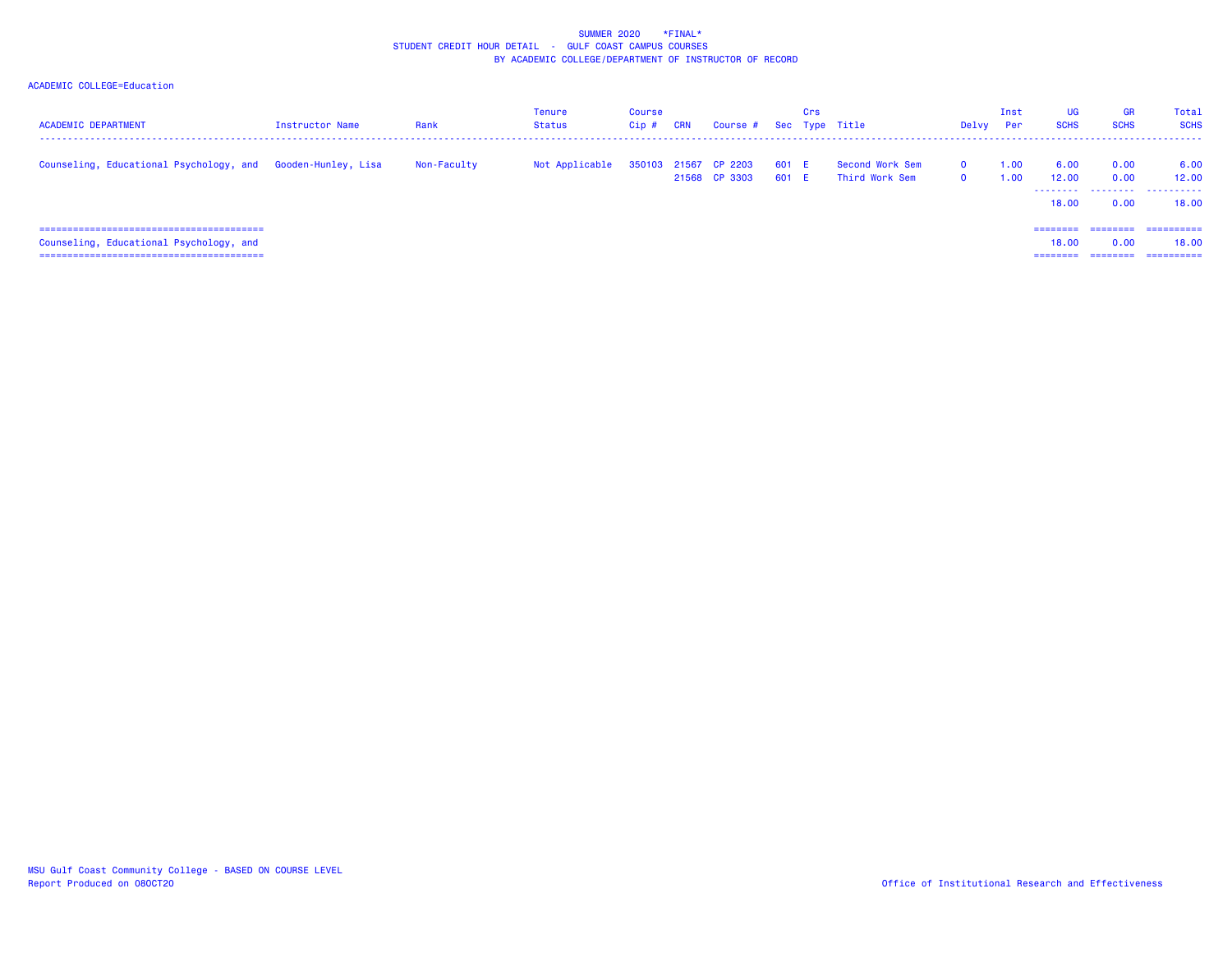### SUMMER 2020 \*FINAL\* STUDENT CREDIT HOUR DETAIL - GULF COAST CAMPUS COURSESBY ACADEMIC COLLEGE/DEPARTMENT OF INSTRUCTOR OF RECORD

# ACADEMIC COLLEGE=Engineering

| <b>ACADEMIC DEPARTMENT</b>       | <b>Instructor Name</b> | Rank                                                    | <b>Tenure</b><br>Status | <b>Course</b><br>$Cip$ # | <b>CRN</b> | Course #                              |                | Crs | Sec Type Title                       | Delvy Per                    | Inst         | <b>UG</b><br><b>SCHS</b>               | <b>GR</b><br><b>SCHS</b>     | Total<br><b>SCHS</b>              |
|----------------------------------|------------------------|---------------------------------------------------------|-------------------------|--------------------------|------------|---------------------------------------|----------------|-----|--------------------------------------|------------------------------|--------------|----------------------------------------|------------------------------|-----------------------------------|
| Industrial & Systems Engineering | Alizadeh, Morteza      | Grad Research Assis Not Applicable 270301 21572 IE 4613 |                         |                          |            | 21573 IE 6613                         | 601 C<br>601 C |     | Eng Statistics I<br>Eng Statistics I | $\mathbf{0}$<br>$\mathbf{0}$ | 0.90<br>0.90 | 37.80<br>0.00                          | 0.00<br>2.70                 | 37.80<br>2.70                     |
|                                  |                        |                                                         |                         |                          |            |                                       |                |     |                                      |                              |              | ---------<br>37.80                     | .<br>2.70                    | .<br>40.50                        |
|                                  | Reeves, Kari           | Professor                                               | Tenured                 |                          |            | 270301 21572 IE 4613<br>21573 IE 6613 | 601 C<br>601 C |     | Eng Statistics I<br>Eng Statistics I | $\mathbf{0}$<br>$\mathbf{0}$ | 0.10<br>0.10 | 4.20<br>0.00<br>--------<br>4.20       | 0.00<br>0.30<br>.<br>0.30    | 4.20<br>0.30<br>.<br>4.50         |
| Industrial & Systems Engineering |                        |                                                         |                         |                          |            |                                       |                |     |                                      |                              |              | ========<br>42.00<br>$=$ = = = = = = = | ========<br>3.00<br>======== | ==========<br>45.00<br>========== |